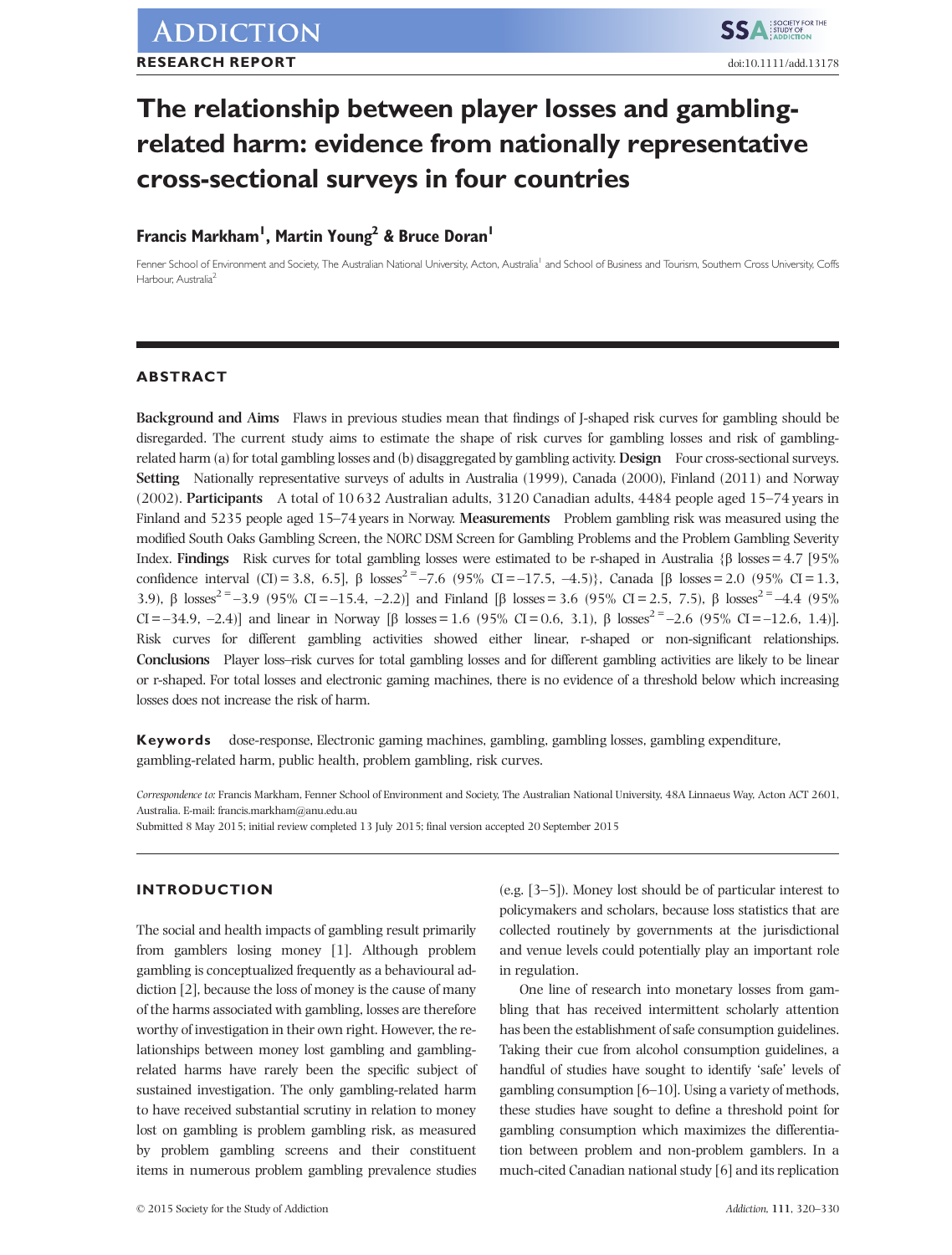in three Canadian provinces [7], Currie and colleagues reported the existence of J-shaped risk curves, analogous to those long reported for the effect of alcohol consumption on coronary heart disease (e.g. [11]). On this basis, receiver operating curve (ROC) analyses found low-risk gambling thresholds at \$500–1000/year in Canada [6], and \$1020/year, \$400/year and \$132–600/year in Alberta, Ontario and British Columbia, respectively [7]. Weinstock et al. [8] performed a similar analysis on a sample of 178 post-treatment gamblers in the United States, finding that a threshold of  $\leq 1.9\%$  of monthly income spent gambling was the best cut-point for predicting problem-gambling symptoms. Stinchfield & Winters [9] and Rockloff [10] performed similar analyses using gambling frequency as the predictor variable, both finding that time spent gambling was useful for discriminating problem from non-problem gamblers. These authors did not differentiate between consumption of different gambling activities.

Underpinning these studies is an understanding that the relationship between gambling-related harm and gambling consumption is J-shaped. Indeed, the existence of J-shaped consumption–risk curves is assumed in much literature in the field of gambling studies and is crucial to the 'responsible gambling' approach to regulation. For example, in their influential Reno model, Blaszczynski et al. [12] wrote that the first of six 'fundamental assumptions' contained within the responsible gambling framework is that 'safe levels of gambling participation are possible'. Co-author Howard Shaffer [13] was more explicit in a later publication, where he claimed that '[g]ambling, like

drinking alcohol, displays a "dose–response" association that reflects hormesis as an underlying process'. If the consumption–risk relationship is not J-shaped, then there can be little scientific underpinning to safe consumption limits: a linear relationship, for example, would imply that all consumption increases risk of harm. As Midanik et al. [14] discuss in the context of alcohol, without a clear threshold below which an individual is at zero risk of harm, guidelines need to consider what amount of absolute risk can be tolerated.

The shape of the relationship between money lost gambling and gambling-related harm has been the subject of remarkably little research. Of the studies cited above, only those led by Currie [6,7] sought to describe empirically the shape of the consumption–risk curve. Currie and colleagues found that the 'nature of the relationship between risk level and gambling behaviour is best described as J-shaped' [6]. Unfortunately, this result must be ascribed to a flawed interpretation of an artefact resulting from the survey instrument. The Canadian Community Health Survey 1.2 (CCHS) analysed in that paper collected player loss data using ordinal brackets of increasing magnitude, rather than in exact dollars. These brackets were treated as though they were of equal magnitude in the published plots, reproduced in Fig. 1a. However, a recoding of these brackets using their mid-points and dropping the final open-ended bracket is strongly suggestive of a linear relationship between gambling losses and harm (see Fig. 1b). A similar pattern can be detected in the replication study, although the data are noisier (see Fig. 1c,d). The



Figure I When bracketed player loss data are used, the shape of the risk curve depends on how brackets are treated. Panels (a) and (b) show the dollars spent on all forms of gambling in the past year by the percentage of respondents reporting two or more negative consequences from gambling. Panels (c) and (d) show the percentage of household income spent on all forms of gambling by the percentage of respondents reporting two or more negative consequences from gambling. Panels (a) and (c) use the original, non-equal width brackets while panels (b) and (d) use mid-point coding and drop the final, unbounded bracket. Data were digitized from Fig. 1 in Currie et al. [6] and Fig. 2 in Currie et al. [7]. CCHS = Canadian Community Health Survey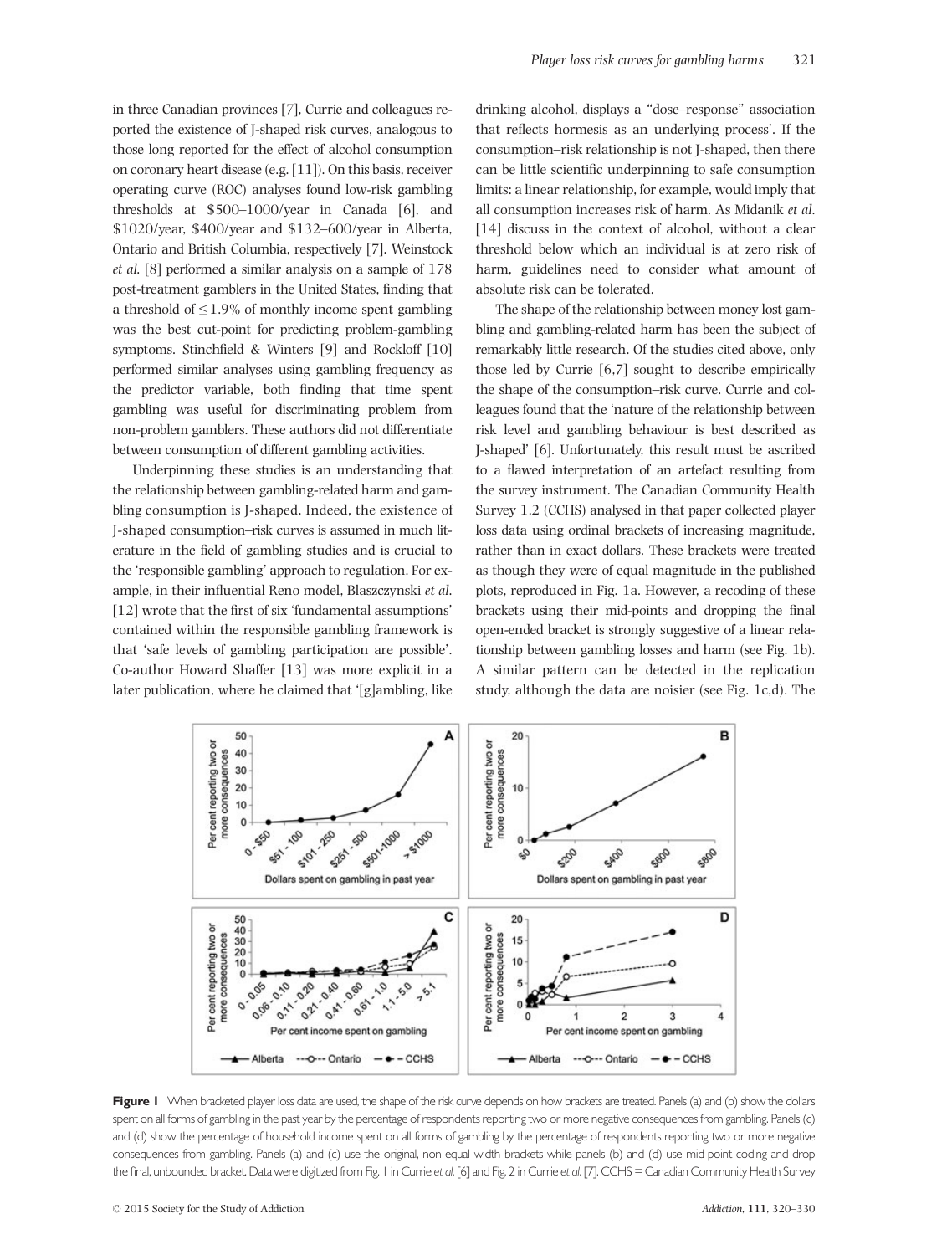absence of any apparent J-shape in the corrected curves makes the identification of safe gambling thresholds highly problematic.

A further limitation of published risk curves is that they are presented for total gambling losses only. Many studies have shown that there is great variation in the associations between harm and participation in different gambling activities (e.g. [15,16]), with recent prospective studies showing that some gambling activities predict the onset of future harms more strongly than others [17–19]. It is likely, therefore, that consumption–risk curves vary between gambling activities.

The purpose of the current study is to identify the shape of the association between monetary gambling losses and problem gambling risk for different gambling activities. To do so, we perform a secondary analysis of four nationally representative cross-sectional surveys from Australia, Canada, Finland and Norway. Using bootstrapped local polynomial regression, multiple linear regression and mixed effects linear models we: (1) estimate the shape of gambling loss–problem gambling risk curves for total gambling losses; and (2) estimate the shape of gambling loss–problem gambling risk curves disaggregated by gambling activity.

## METHODS

#### Data

Player loss data are typically subject to several shortcomings. In particular, non-gambling-specific household surveys under-report gambling losses dramatically [1], although gambling-specific surveys also encounter underreporting (e.g. [20]). While improvements to sample design and question format have mitigated these problems [21], it is plausible that survey instruments will impact upon the results. Therefore, we have taken a replication approach to improve confidence in our findings. By using multiple data sets collected with different survey instruments, we hope to determine if our findings are robust across differently collected samples.

Secondary data sets were sought for Australia, Canada, Denmark, Finland, New Zealand, Norway, the United States, the United Kingdom, Singapore and Sweden. Using a list of prevalence studies [22], we searched for data sets which: were nationally representative; were from a country reporting high levels of gambling losses; included a validated screening test for problem gambling; included questions about gambling expenditure in which losses were recorded as a continuous variable rather than a bracketed ordinal variable; and in which questions about gambling losses were disaggregated by gambling activity. Four studies were identified as suitable using this protocol and were available for re-analysis.

Where appropriate, questions about losses were combined (e.g. questions about gambling losses on lottery tickets purchased online or in stores were combined). To minimize differences in units between jurisdictions and time-periods, player loss variables were converted to 2013 currency units using country-specific consumer price indices. These were then converted to US dollars per month using exchange rates adjusted for purchasing power parity for private consumption [23]. In all studies, sociodemographic questions elicited respondents' sex, age, employment status, education level, income and marital status.

The Australian National Gambling Survey was a nationally representative telephone interview survey of Australian adults, conducted in March and April 1999 [24]. The measure of gambling-related harm in this study was a problem gambling screen, the modified South Oaks Gambling Screen (SOGS-M). The SOGS-M reframes questions from the original SOGS [25] to enquire only about the last 12 months. SOGS-M was administered only to those who gambled at least 52 times per year or whose annual gambling losses reached AU\$4000 in 1999. While 10 632 people responded to the survey (response rate  $= 47\%$ ), only the 1240 who completed SOGS-M were included in this study. A complex series of questions were used to elicit information from which losses were calculated. For example, respondents who gambled at racecourses were asked: 'Thinking of when you go to a racecourse, how much money do you usually take with you to bet on the races, including any additional money withdrawn or borrowed during your time at the races? And how much money do you usually have left when you leave the races?'. Responses were combined with questions on gambling frequency to estimate annual losses. In the present study the absolute value of losses was used to simplify estimates, following Welte et al. [3]. For a detailed account of the survey see Productivity Commission [15].

The Canadian National Validation Survey was a telephone interview survey of Canadian adults undertaken between February and April 2000, as part of the development of the Canadian Problem Gambling Index [26]. The survey included the Problem Gambling Severity Index (PGSI), a validated problem gambling screen [27]. Losses on individual gambling activities were estimated by asking, for example: 'How much money, not including winnings, do you spend on raffle or fundraising tickets in a typical month?'. All respondents were administered the PGSI. A total of 3120 completed responses were recorded.<sup>1</sup> For a detailed account of the survey see Ferris & Wynne [27,28].

<sup>1</sup>No information regarding response rate is currently available from published sources, the data documentation, the first author of the study or the data collection agency.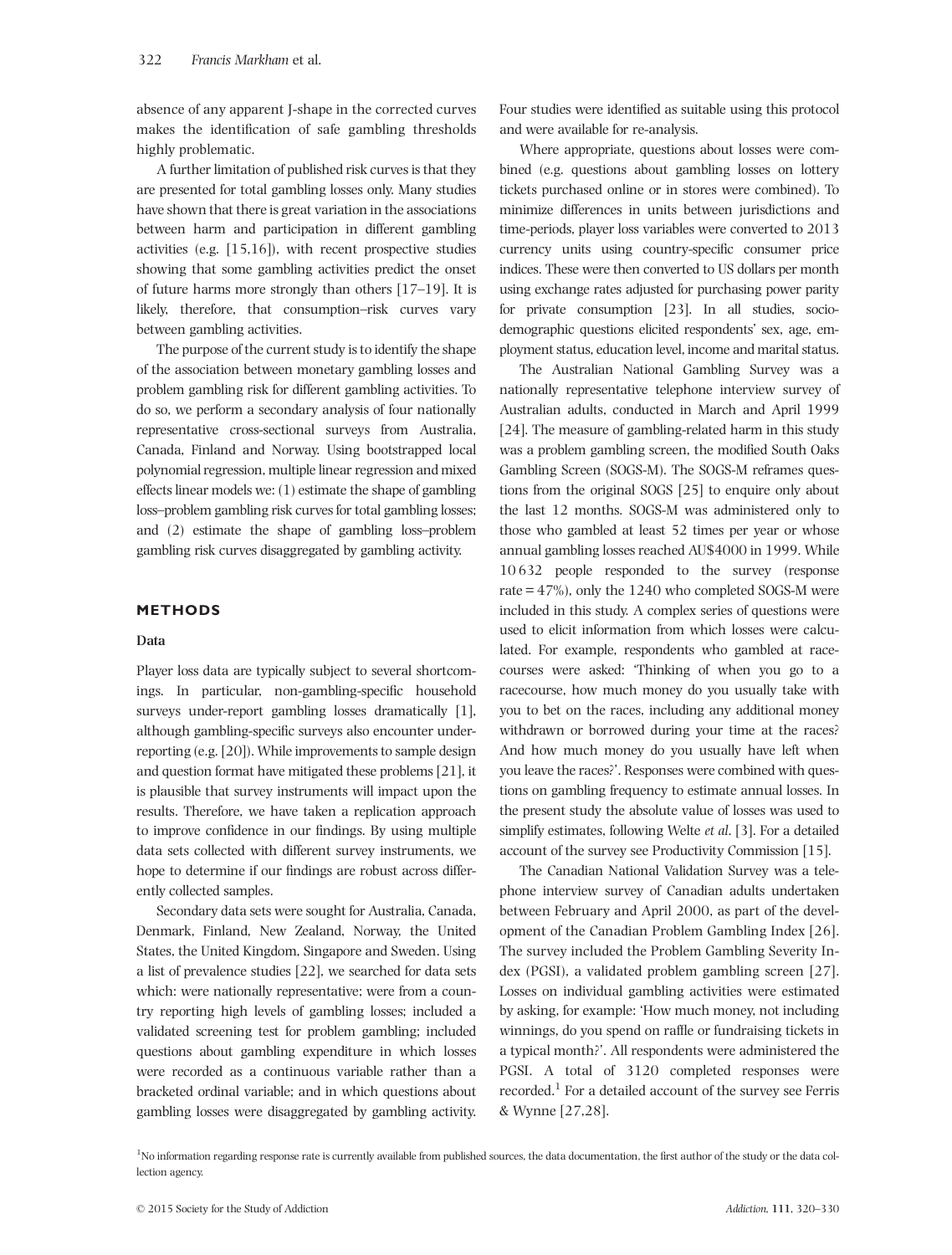The Finnish Gambling Survey 2011 was a representative telephone interview survey of 4484 people on the Finnish population register aged 15–74 years, undertaken between October 2011 and January 2012 (response rate  $= 28\%$  [29]. The PGSI was administered to those who had participated in gambling in the past 12 months  $(n= 3451)$  and was used to measure gambling-related harm in the present study. For each activity for which respondents reported past 12-month gambling participation, respondents were asked questions such as: 'How much MONEY did you spend on the following in the past 30 days (in euros)? Please include all the money you used regardless of whether you lost or won'. For a detailed account of the survey see Castrén et al. [30].

The Gambling in Norway 2002 survey was a representative multi-modal survey of 5235 Norwegians aged 15–74 years, undertaken in 2012 (response rate = 55%). The last 12-month version of the NORC DSM Screen for Gambling Problems (NODS) was used to measure gambling-related harm, with the screen administered to all respondents who reported ever gambling. Life-time non-gamblers were assigned a score of zero. For more details regarding NODS, see Gerstein et al. [20]. For each activity for which respondents reported participation, respondents were asked questions such as: 'Approximately how much money have you gambled for on gambling machines in the last 30 days?'. For a detailed account of the survey see Lund [31].

The outcome variable used in all analyses was a validated problem gambling scale (SOGS, PGSI or NODS). These scales were treated as a continuous measure of the harm continuum, with increasing scores on the scale indicating elevated levels of harm.

#### Statistical analysis

Player loss–problem-gambling risk curves were visualised using loess, a locally weighted, non-parametric polynomial regression [32]. In order to reduce the influence of outliers and end-points and to communicate more effectively the variation in the data, an ordinary, non-parametric bootstrap was used to draw 1000 loess fits for each risk curve. The optimal span parameter for loess fits was selected for each bootstrap draw by minimizing Akaike's information criterion (AICc) [33]. A separate curve was drawn for total player losses and losses by gambling activity for each of the four surveys. y-Axes were adjusted to align the problem gambling scales using the standardized thresholds suggested by Williams & Volberg [34] for problem gambling:  $SOGS-M = 4$ ;  $PGSI = 5$ ;  $NODS = 3$ . To emphasize the range of player losses that includes the vast majority of respondents, risk curves were not plotted beyond \$2000 US dollars per month, although loess fits included the full data range. For plots of the region between \$0 and \$250 US

dollars, see the online Supporting information (Figs S1 and S2).

Regression analysis was used to identify the significance of curves identified in the bivariate analysis after adjusting for differential risk among population subgroups. Multiple linear regression was used with problem gambling screen scores as the outcome variable. The variables of interest, player loss on a gambling activity and the square of that value were both included as predictor variables. Covariates used to account for differential risk among demographic groups were: age (including a quadratic term); sex; education level; marital status; employment status; and income (including a quadratic term). Due to the presence of influential observations with large gambling losses, estimates were calculated using the ordinary, non-parametric bootstrap with 5000 replications and 95% confidence intervals approximated using the percentile method. While P-values were not generated from bootstrap estimates, beta coefficients are considered statistically significant at the 0.05 level if the 95% confidence interval does not contain zero.

A bootstrapped mixed-effects linear model with random intercepts and random slopes for the loss variables was also estimated for total gambling losses. Differences in activities across countries precluded their inclusion in mixed-effects models. This model pooled data from all four surveys, with the survey as the grouping variable, in order to increase the parsimony of the model and improve the precision of estimates.

Population weights were not used in the regression analyses, although their use did not appear to influence results substantively (see online Supporting information, Table S1). Curve shape can be inferred by interpreting the estimated coefficients in the linear regression analysis. A positive coefficient for the quadratic loss term implies a J-shaped curve, while a negative coefficient implies an r-shaped curve. Missing data were removed listwise, so sensitivity analyses were conducted to estimate the potential impact of missing data on results.

All analyses were conducted using R with the boot and lme4 packages [35–37]. Human ethics approval was granted by the Human Research Ethics Committee of The Australian National University (protocol no. 2014/313).

## RESULTS

Responses from 8884 individuals who completed the problem gambling screen across the four surveys are summarized by loss tercile in Table 1.

Visual inspection of loess curves for total gambling losses in Fig. 2 suggests a slightly r-shaped curve in all four surveys. As gambling losses mount, so too does the average risk as measured by the various problem gambling screens. There is no low-risk region of the curve where increasing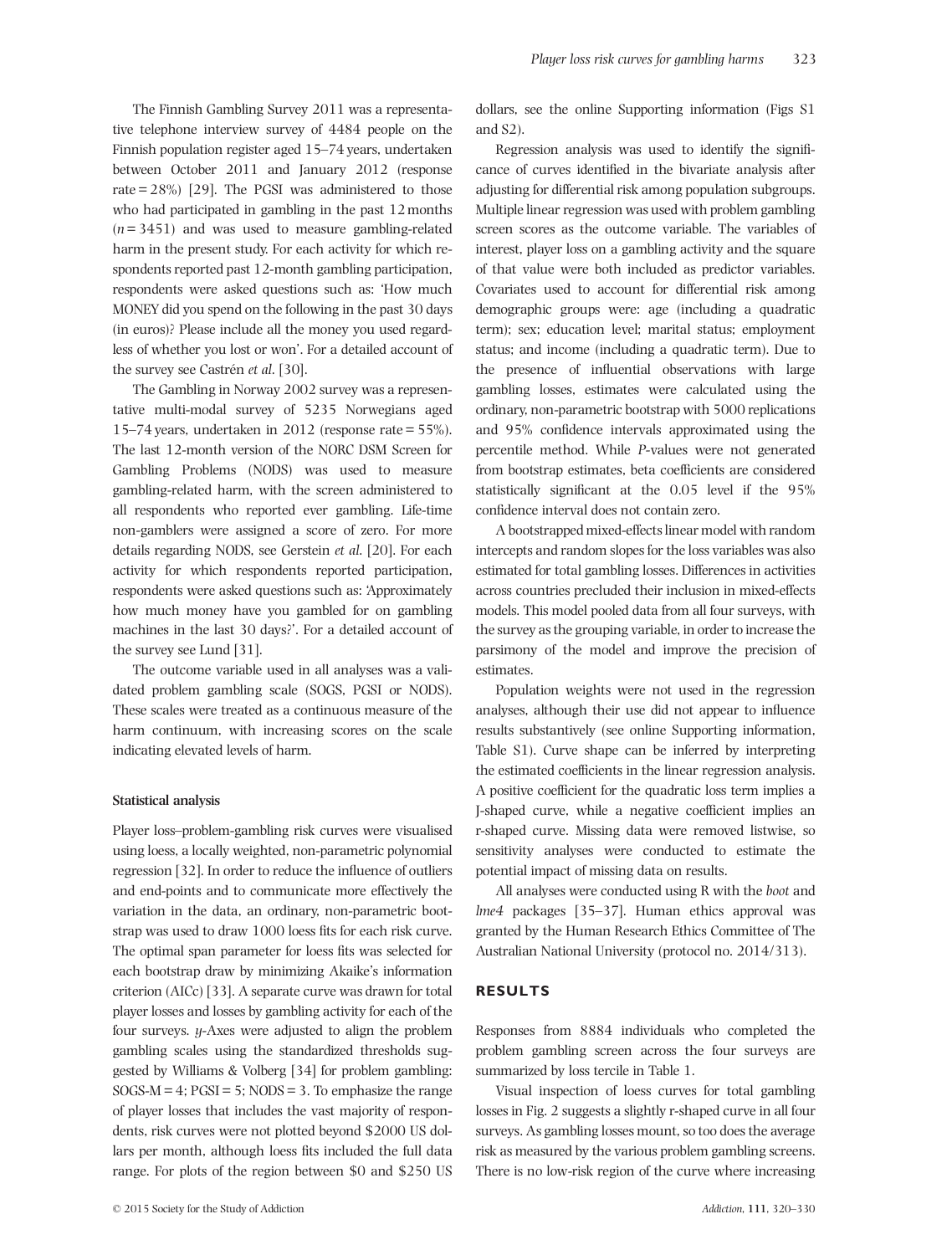|                                     | Loss tercile 1 $n = 2940$ |                |                  | Loss tercile $2 n = 2979$ |           |                  | Loss tercile $3 n = 2965$ |       |                  |
|-------------------------------------|---------------------------|----------------|------------------|---------------------------|-----------|------------------|---------------------------|-------|------------------|
| Numerical variables                 | mean                      | SD <sub></sub> | $\boldsymbol{n}$ | mean                      | <i>SD</i> | $\boldsymbol{n}$ | mean                      | SD    | $\boldsymbol{n}$ |
| Problem gambling score <sup>a</sup> | 0.03                      | 0.13           | 2940             | 0.05                      | 0.20      | 2979             | 0.24                      | 0.51  | 2965             |
| Losses (US\$ 2013)                  | 8                         | 6              | 2940             | 31                        | 10        | 2979             | 238                       | 430   | 2965             |
| Age                                 | 45                        | 16             | 2932             | 47                        | 15        | 2967             | 45                        | 16    | 2944             |
| Income (US\$ 2013)                  | 19859                     | 32079          | 2417             | 34093                     | 37155     | 2371             | 30919                     | 40879 | 2300             |
| Categorical variables               | $\%$<br>$\boldsymbol{n}$  |                | $\boldsymbol{n}$ | $\%$                      |           | $\boldsymbol{n}$ | %                         |       |                  |
| Employment                          | 2930                      |                |                  | 2970                      |           |                  | 2949                      |       |                  |
| Employed                            | 1746                      | 60%            |                  | 1984                      | 67%       |                  | 1977                      | 67%   |                  |
| Not employed                        | 1184                      | 40%            |                  | 986                       | 33%       |                  | 972                       | 33%   |                  |
| Education                           | 2921                      |                |                  | 2956                      |           |                  | 2937                      |       |                  |
| School                              | 1305                      | 45%            |                  | 1649                      | 56%       |                  | 1705                      | 58%   |                  |
| Post-school                         | 1616                      | 55%            |                  | 1307                      | 44%       |                  | 1232                      | 42%   |                  |
| Survey                              | 2940                      |                |                  | 2979                      |           |                  | 2965                      |       |                  |
| Australia 1999                      | 214                       | 7%             |                  | 258                       | 9%        |                  | 756                       | 25%   |                  |
| Canada 2000                         | 393                       | 13%            |                  | 716                       | 24%       |                  | 966                       | 33%   |                  |
| Finland 2011                        | 1687                      | 57%            |                  | 972                       | 33%       |                  | 738                       | 25%   |                  |
| Norway 2002                         | 646                       | 22%            |                  | 1033                      | 35%       |                  | 505                       | 17%   |                  |

Table 1 Descriptive statistics of variables of interest, disaggregated by tercile of total gambling losses per month.

a Problem gambling score standardized so that 1.0 is equal to the problem gambling thresholds calculated by Williams & Volberg [34]: South Oaks Gambling Screen (SOGS)-M = 4; Problem Gambling Severity Index (PGSI) = 5; NORC DSM Screen for Gambling Problems (NODS) = 3. SD = standard deviation.



Figure 2 Bootstrapped risk curves for total gambling losses versus problem gambling risk. Horizontal lines represent the standardized problem gambling thresholds calculated by Williams & Volberg [34]: South Oaks Gambling Screen (SOGS)-M = 4; Problem Gambling Severity Index (PGSI) = 5; NORC DSM Screen for Gambling Problems (NODS) = 3. Losses are standardized to 2013 US dollars spent in previous 30 days. Each point represents a single respondent, jittered for display. Each line represents a single non-parametric bootstrapped loess fit, with span selected by Akaike's information criterion (AICc). Median spans (and 95% confidence intervals) were: 1.0 (0.4, 5.0), 1.0 (0.8, 5.0), 1.0 (0.6, 5.0) and 1.4 (0.6, 5.0)

gambling losses does not increase harm. A flattening of the risk gradient is evident in the Canadian data at a mean PGSI level of approximately 3.

The risk curves for individual gambling activities presented in Fig. 3 are diverse. For electronic gambling machines (EGMs) the risk curves all appear r-shaped, with particularly steep gradients in Australia and Norway and a truncated arc in Finland, where no respondent reported spending more than \$320 US dollars per month. Lottery risk curves appear much flatter than those for EGMs, with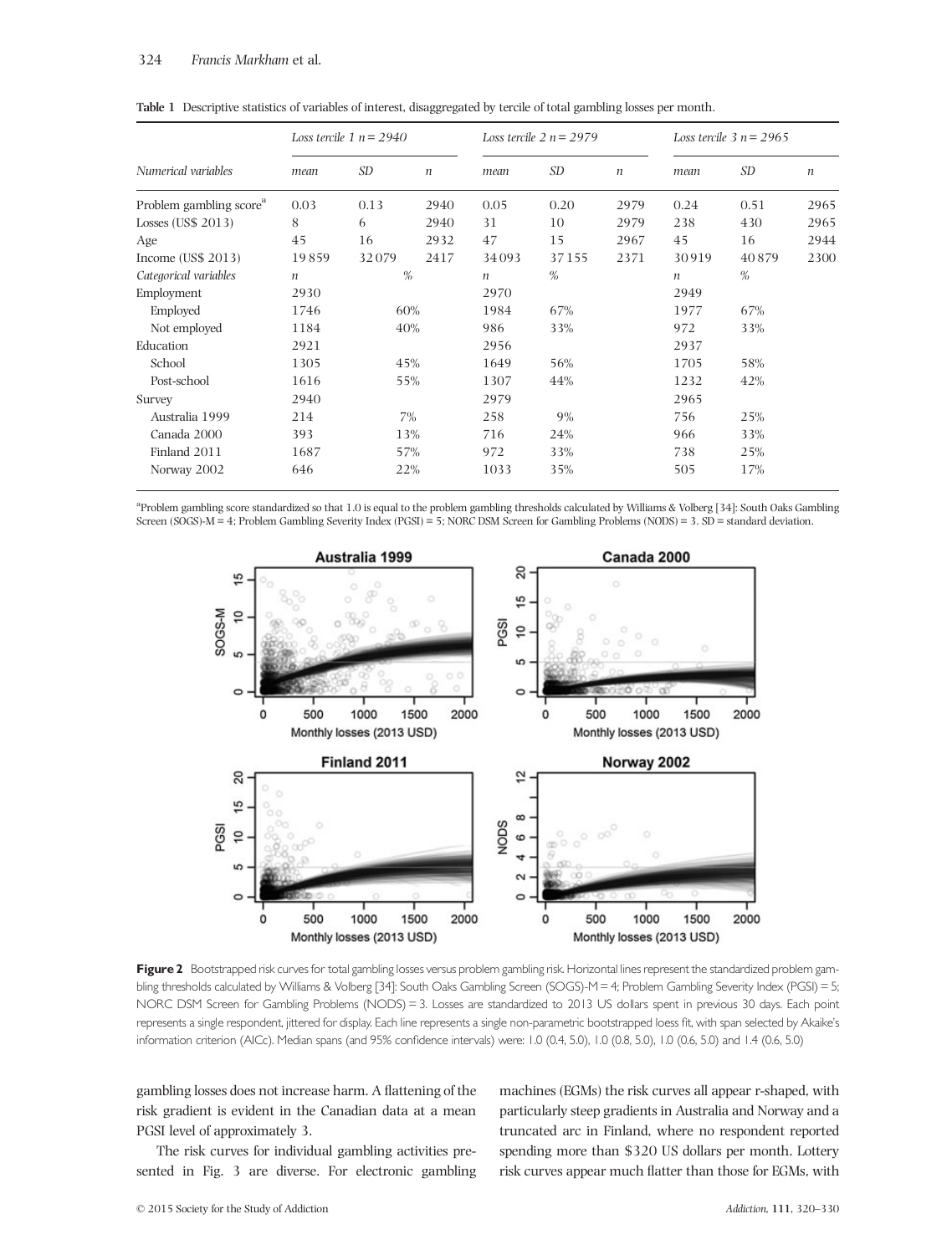

Figure 3 Bootstrapped risk curves for gambling losses versus problem gambling risk for five gambling activities. Horizontal lines represent the standardized problem gambling thresholds calculated by Williams & Volberg [34]: South Oaks Gambling Screen (SOGS)-M = 4; Problem Gambling Severity Index (PGSI) = 5; NORC DSM Screen for Gambling Problems (NODS) = 3. Losses are standardized to 2013 US dollars spent in previous 30 days. Each point represents a single respondent, jittered for display only. Each line represents a single non-parametric bootstrapped loess fit, with span selected by Akaike's information criterion (AICc). Median spans from left to right, top to bottom (and 95% confidence intervals) were electronic gambling machines (EGMs): 2.8 (0.9, 5.0), 1.0 (0.7, 5.0), 1.0 (0.5, 5.0), 1.2 (0.8, 5.0); lotteries: 2.5 (0.7, 5.0), 5.0 (0.8, 5.0), 1.7 (0.6, 5.0), 1.0 (0.7, 5.0); racing: 1.3 (0.7, 5.0), 5.0 (0.8, 5.0), 1.2 (0.6, 5.0), 2.4 (1.1, 5.0): sports betting: 1.5 (1.0, 5.0), 5.0 (1.1, 4.9), 1.3 (0.8, 5.0), 1.6 (1.0, 5.0); table games: 1.7 (0.6, 5.0), 5.0 (0.9, 5.0), 1.0 (0.6, 5.0), 2.4 (0.9, 5.0)

a generally linear appearance. Risk curves for racing varied in shape, with a steep, linear curve in Australia and flatter gradients in other countries. Risk curves for sports betting and table games were noisy and variable between surveys. Additional analysis using standard, non-bootstrap methods found similar results (online Supporting information, Figs S3 and S4).

The analyses reported in Table 2 largely confirmed these qualitative relationships. Significant negative quadratic loss coefficients were found for total gambling losses in Australia, Canada and Finland, indicating r-shaped curves, while a linear relationship was found for total

gambling expenditure in Norway. Statistically significant r-shaped curves were observed for: EGM gambling in Australia, Canada and Norway; lotteries in Canada and Finland; and sports betting in Norway. Statistically significant linear relationships were observed for EGMs and sports betting in Finland and racing in Australia. The results were inconclusive as to whether or not an association is present for the 11 remaining risk curves. The only gambling products which may entail a J-shaped dose–response relationship were lotteries in Australia and racing in Finland, but estimates of these curves did not reach significance. Gambling losses predicted up to 25% of the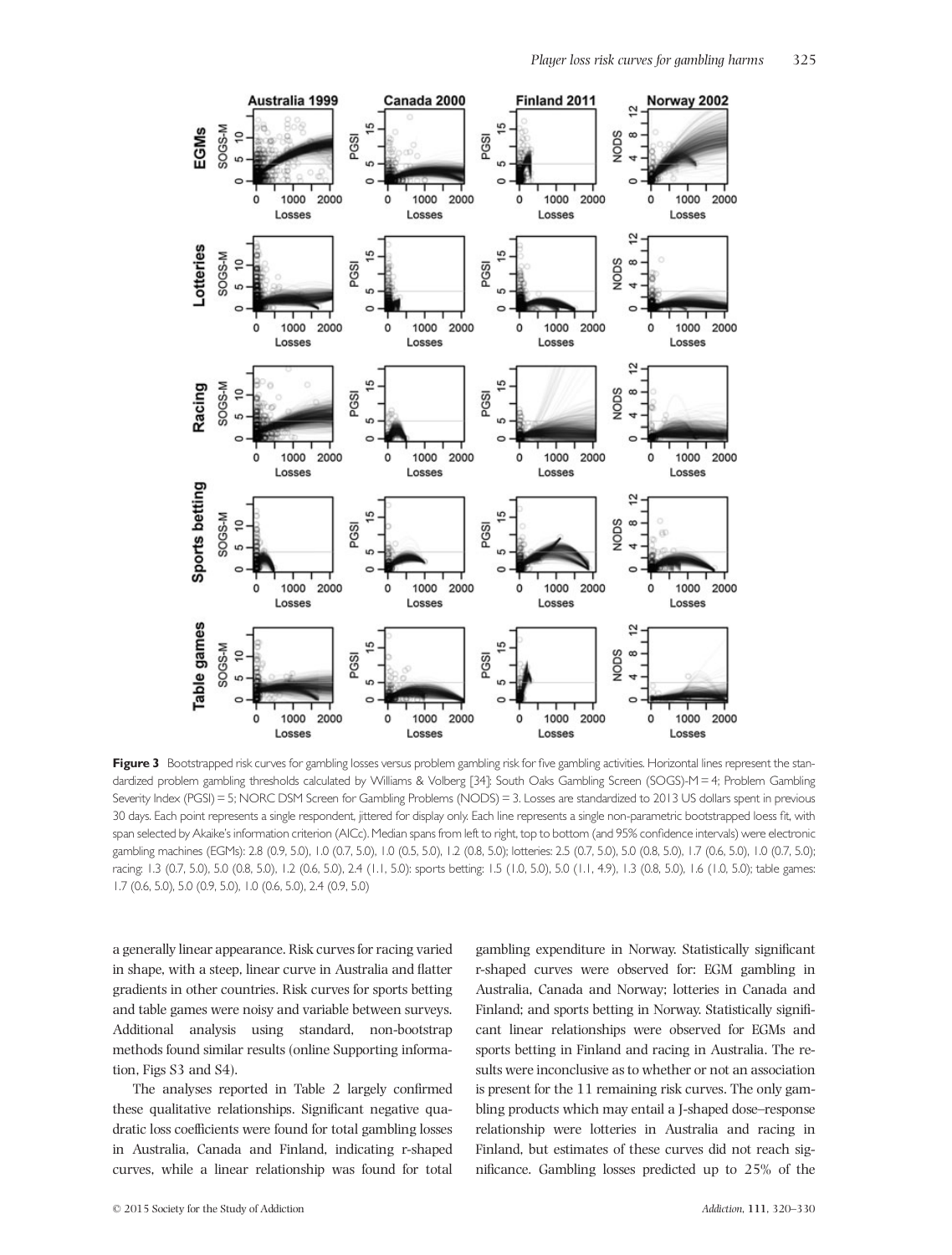|                          |                                                                                                                  | Australia 1999                                                                  | Canada 2000                                                              | Finland 2011                                                                    | Norway 2002                                                                                                  |
|--------------------------|------------------------------------------------------------------------------------------------------------------|---------------------------------------------------------------------------------|--------------------------------------------------------------------------|---------------------------------------------------------------------------------|--------------------------------------------------------------------------------------------------------------|
|                          |                                                                                                                  | (95% confidence<br>interval)                                                    | (95% confidence<br>interval)                                             | (95% confidence<br>interval)                                                    | (95% confidence<br>interval)                                                                                 |
| Total                    | $10^3 \times \beta$ losses<br>$10^7 \times \beta \text{ losses}^2$<br>losses $R^2$<br>$\boldsymbol{n}$           | 4.7(3.8, 6.5)<br>$-7.6$ $(-17.5, -4.5)$<br>0.24(0.18, 0.32)<br>896              | 2.0(1.3, 3.9)<br>$-3.9(-15.4,-2.2)$<br>0.06(0.03, 0.12)<br>1259          | 3.6(2.5, 7.6)<br>$-4.4(-34.9,-2.4)$<br>0.10(0.07, 0.17)<br>3004                 | 1.6(0.6, 3.1)<br>$-2.6(-12.6, 1.4)$<br>0.14(0.07, 0.27)<br>1875                                              |
| Total (mixed<br>effects) | $10^3 \times \beta$ losses<br>$10^7 \times \beta \text{ losses}^2$<br>losses variance<br>explained               | 4.6(3.6, 6.4)<br>$-7.3$ $(-18.1, -4.3)$<br>0.15(0.06, 0.29)                     | 1.9(1.3, 3.7)<br>$-3.3$ $(-13.9, -2.1)$                                  | 3.8(2.6, 7.7)<br>$-4.6$ $(-34.7, -2.6)$                                         | 1.7(0.6, 2.9)<br>$-2.8(-10.9, 1.2)$                                                                          |
| EGMs                     | $\boldsymbol{n}$<br>$10^3 \times \beta$ losses<br>$10^7 \times \beta \text{ losses}^2$<br>losses $R^2$           | 7034<br>6.4(5.2, 10.5)<br>$-13.2 (-45.3, -9.2)$<br>0.26(0.19, 0.36)<br>619      | 3.3(1.3, 8.3)<br>$-8.3$ $(-38.7, -2.0)$<br>0.04(0.01, 0.18)<br>462       | 38.3 (23.2, 51.6)<br>$-627.6$ $(-1207.5, 118.0)$<br>0.20(0.05, 0.32)<br>1156    | 5.5(2.9, 20.8)<br>$-9.9$ $(-322.2, -2.1)$<br>0.23(0.15, 0.52)<br>180                                         |
| Lotteries                | $\eta$<br>$10^3 \times \beta$ losses<br>$10^7 \times \beta \text{ losses}^2$<br>losses $R^2$<br>$\boldsymbol{n}$ | $1.1(-5.5, 6.1)$<br>$35.8(-67.1, 193.7)$<br>$0.02$ $(0.00, 0.06)$<br>722        | 12.2(4.3, 20.4)<br>$-450.2 (-846.5, 12.6)$<br>0.02(0.01, 0.05)<br>1073   | 6.2(4.2, 11.0)<br>$-43.4 (-231.4, -28.6)$<br>0.04(0.01, 0.10)<br>2700           | $3.1(-1.9, 5.6)$<br>$-30.8$ ( $-59.5$ , 314.3)<br>0.03(0.00, 0.10)<br>1943                                   |
| Racing                   | $10^3 \times \beta$ losses<br>$10^7 \times \beta \text{ losses}^2$<br>losses $R^2$                               | 2.7(0.7, 5.5)<br>$-1.7$ $(-17.5, 16.2)$<br>0.05(0.00, 0.16)                     | $7.9(-7.7, 43.8)$<br>$-200.9(-1686.9,$<br>287.0<br>0.00(0.00, 0.76)      | $-1.1$ $(-3.9, 5.8)$<br>$6.6$ ( $-53.0$ , 16.0)<br>0.10(0.00, 0.36)             | $0.8 (-0.9, 8.2)$<br>$-3.4(-63.8, 5.6)$<br>0.11(0.03, 0.60)                                                  |
| Sports<br>betting        | $\boldsymbol{n}$<br>$10^3 \times \beta$ losses<br>$10^7 \times \beta \text{ losses}^2$<br>losses $R^2$           | 453<br>$-0.9$ $(-28.0, 14.3)$<br>$-51.5(-417.0,$<br>1618.9)<br>0.00(0.00, 0.24) | 68<br>$8.0(-7.1, 17.3)$<br>$-58.3$ $(-156.7, 450.1)$<br>0.08(0.05, 0.26) | 215<br>9.7(3.7, 15.5)<br>$-49.2$ $(-225.4, 32.3)$<br>0.06(0.00, 0.21)           | 101<br>4.5(2.1, 10.2)<br>$-28.3(-134.5,$<br>$-11.5$<br>0.15(0.08, 0.29)                                      |
| Table games              | $10^3 \times \beta$ losses<br>$10^7 \times \beta \text{ losses}^2$<br>losses $R^2$                               | 175<br>$4.1 (-3.4, 10.2)$<br>$-28.3$ $(-114.6,$<br>66.5<br>0.00(0.00, 0.16)     | 222<br>$1.0(-5.9, 3.8)$<br>$-4.9$ ( $-25.8$ , 80.3)<br>0.00(0.00, 0.24)  | 435<br>$30.1 (-11.6, 51.0)$<br>$-225.9(-1023.7,$<br>3783.1)<br>0.12(0.00, 0.45) | 402<br>$0.0$ (-0.9, 2.2) <sup>a</sup><br>$0.3$ (-10.8, 3.8) <sup>a</sup><br>$0.21$ (0.00, 0.90) <sup>a</sup> |
|                          | $\boldsymbol{n}$                                                                                                 | 169                                                                             | 126                                                                      | 172                                                                             | 31                                                                                                           |

Table 2 Multiple linear regression and mixed effects linear model estimates of player loss–problem gambling risk curves by gambling activity.

Player loss β coefficients estimated from multiple linear regression or mixed effects linear models. Parentheses report 95% confidence intervals, estimated via the percentile method from an ordinary, non-parametric bootstrap with 5000 replications. Estimates where the 95% confidence interval does not contain zero are indicated by bold type. Estimated coefficients are not reported for socio-demographic predictor variables for reasons of brevity. Non-reported predictor variables include: age; age<sup>2</sup>; sex; education level; marital status; employment status; household income: and household income<sup>2</sup>. Losses  $R^2$  reports the variance explained by the player loss terms in the regression, after adjusting for other covariates. Losses  $R^2$  was calculated by subtracting the adjusted  $R^2$  of the full multiple linear regression from that of a multiple linear regression specified identically except with the player loss terms dropped. <sup>a</sup> indicates that due to the small number of observations, the linear regression was specified without socio-demographic predictor variables. EGMs = electronic gambling machines.

variation in problem gambling risk, depending on country and gambling activity, with gambling on EGMs in Australia and Norway showing the strongest evidence for r-shaped curves. However, losses on lotteries and table games in particular explained very little variation in problem gambling scores. The sensitivity analysis for missing data found few substantive changes (online Supporting information, Tables S4–S26). The sensitivity analyses suggested that total gambling losses in Australia and lottery losses in Canada may be linear rather than r-shaped, while racing in Canada may have an r-shaped dose–response curve.

## DISCUSSION AND CONCLUSIONS

#### Key results

The risk curves for total gambling losses showed no evidence of J-shaped relationships between loss and risk. Where previous studies [6,7] found J-shaped curves, in this study r-shaped and linear curves describe the loss–risk relationship more accurately. Linear regression analysis confirmed these findings, with significant r-shaped curves found for total gambling losses in Australia, Canada and Finland and a linear curve found in Norway. The mixed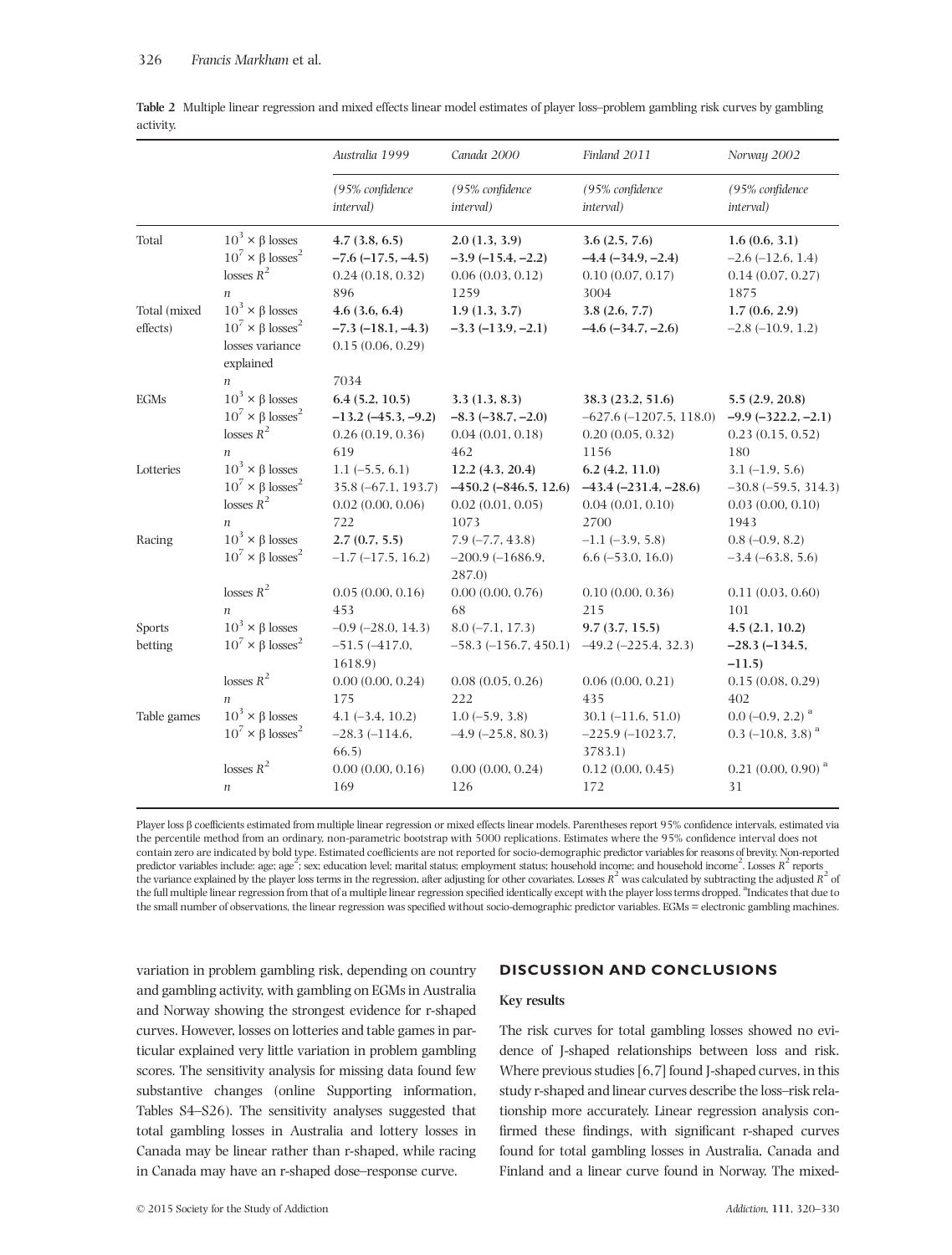effects linear model estimates were comparable with the unpooled estimated from multiple linear regression. Furthermore, none of the 20 activity-specific risk curves appeared to be J-shaped. Risk curves either appear to be r-shaped or linear. However, some linear risk curves had flat gradients (e.g. table games in Australia), implying that for these activities risk is not related directly to the magnitude of player losses. Indeed, considerable variation was evident among risk curves. EGM gambling was the activity at which losses correlated most strongly with harms. Little relationship was found between losses and harm for table games, with relationships varying between countries for lotteries, racing and sports betting.

#### Limitations and generalizability

These findings are subject to four important limitations. First, due to the format of household income data in survey questionnaires, this study used absolute amounts lost by gamblers as the explanatory variable, rather than proportions of household income. Use of proportions of income may improve face validity. Second, these estimates rely upon self-reported player losses. These are likely to underestimate true losses for activities such as EGMs [1,21]. Third, the differences between survey instruments used in these surveys means that risk curves are not strictly comparable between countries. In particular, the use of different questions to estimate gambling losses is likely to impact upon the gradients of harm–loss curves. Differences in curve shape between countries may be due in part to different inclusion criteria employed in the surveys (e.g. whether weekly or life-time gamblers were administered the problem gambling screen). Fourthly, these risk curves are based on cross-sectional studies. As recent longitudinal studies (e.g. [17–19]) found that EGM gambling is a strong predictor of the future onset of gambling problems, we conjecture that similar relations may be found prospectively.

The generalizability of specific risk curves across gambling contexts is limited, as the socio-technical determinants of gambling risk vary between jurisdictions and over time. For example, the replacement of EGMs with more restricted machines in 2009 in Norway means that the risk curves documented here for EGMs may no longer apply. Caution should therefore be exercised when generalizing to other jurisdictions or within the same jurisdiction if the accessibility of gambling products or their characteristics has altered. Nevertheless, if the gambling environment remains constant, we see little reason to expect the shape of these risk functions to vary over time. While the rate of problem gambling has plateaued in some jurisdictions, consistent with the 'adaptation hypothesis' [38], so too have per-capita gambling losses (e.g. [39]).

It may be suggested that r-shaped risk curves are incompatible with the well-known finding that problem gamblers account for a very large proportion of gambling losses. However, simulation results presented in Appendix 2 in the online supporting information shows that an r-shaped curve is consistent with a disproportionate problem-gambler loss share.

#### Implications and conclusions

There is little evidence supporting the hypothesis of J-shaped risk curves for total gambling losses. Previous studies showing J-shaped curves are methodologically flawed. Risk curves for total gambling losses are likely to be linear or r-shaped. This does not mean that there are no individuals who gamble large amounts of money without experiencing harms. Rather, every increase in consumption increases the risk of harm. In consequence, previous recommendations (e.g. [6,7]) regarding 'safe' levels of gambling should be disregarded and future guidelines must be made on the basis of tolerable levels of risk.

Where r-shaped curves are found, risks escalate most quickly per dollar for the initial dollars lost. After a certain sum of money is lost, increased losses appear to have a reduced impact upon the marginal risk of harm. It is probable that curve shapes depend on the type of harm examined and the instrument by which it is measured.

As previous studies demonstrate (e.g. [16]), different gambling activities appear to be associated with different risk functions. Some gambling activities have only a negligible association with harm, while EGMs exhibit a strong loss–harm relationship, stronger than that for total gambling losses. These relations appear to be moderated by national context. As such, one-size-fits-all consumption guidelines across gambling activities are likely to be inappropriate.

These findings have implications for the 'responsible gambling' model of regulation. Contrary to Shaffer's assertion that gambling entails a hormesis relationship [13], many gambling products appear to be more similar to tobacco than to alcohol, in that there is no threshold below which consumption does not increase risk. For EGMs in particular, every increase in consumption increases the risk of harm.

#### Funding

The first author was supported by an Australian Postgraduate Award from the Department of Education. The Australian National Gambling Survey was conducted by the Productivity Commission and funded by an appropriation from the Treasury of the Commonwealth of Australia. The Canadian National Validation Survey was conducted by the Canadian Centre on Substance Abuse and was funded by Canadian provincial governments. The Finnish Gambling Survey 2011 was conducted for the National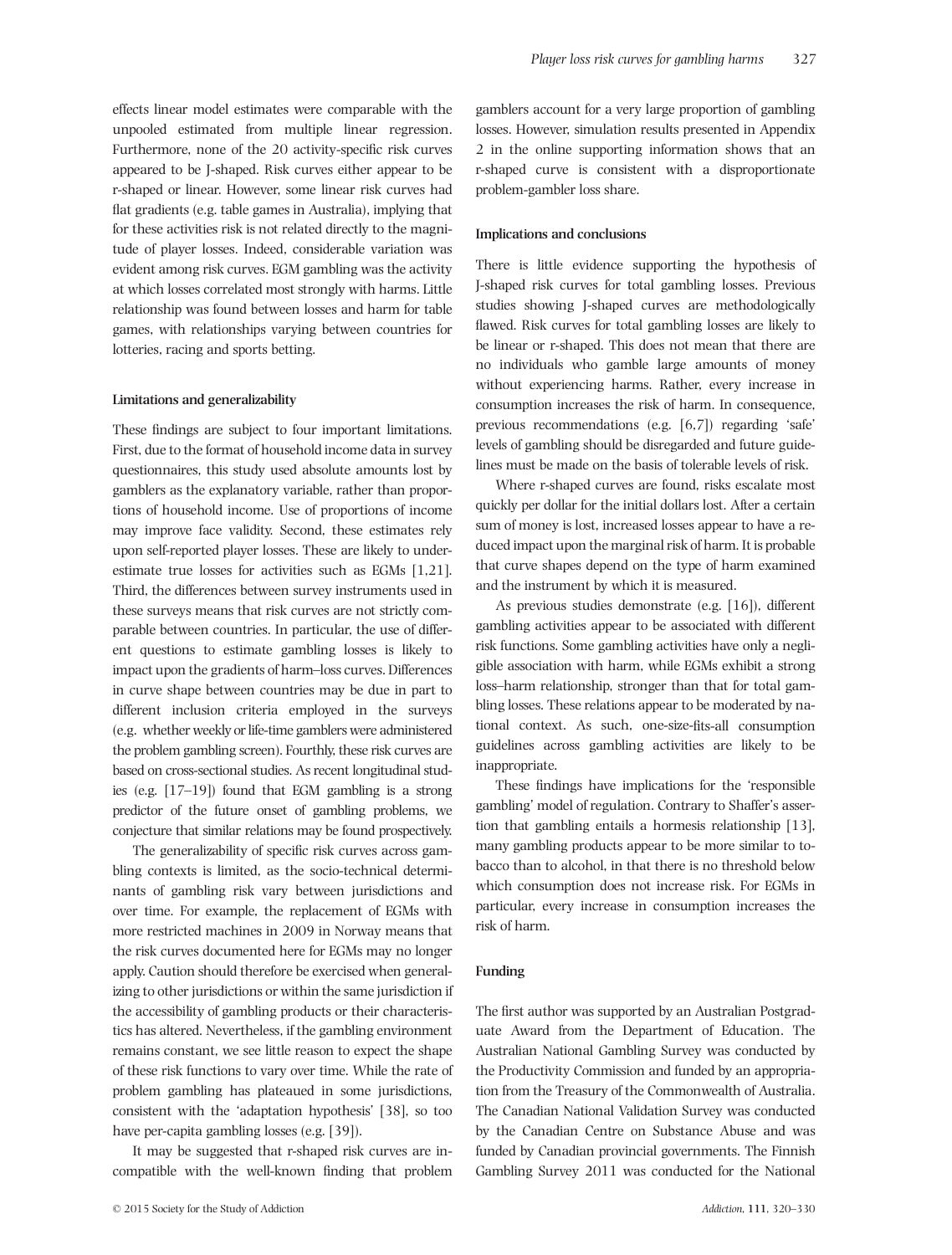Institute for Health and Welfare and funded by the Ministry of Social Affairs and Health of Finland. The Gambling in Norway survey was funded by the Norwegian Institute for Alcohol and Drug Research (SIRUS) and the Norwegian Lottery Board.

## Declarations of interests

F.M. was supported by an Australian Postgraduate Award from the Department of Education, Australia. All authors have received funding from or been employed on projects funded by the Australian Research Council; the Community Benefit Fund (Northern Territory Government); and the Northern Territory Research and Innovation Fund (Northern Territory Government). M.Y. has received funding from the Department of Justice (Victorian Government) and Gambling Research Australia. B.D. has received funding from the Research and Community Engagement Division (Queensland Government) and the Department of Justice (Victorian Government). F.M. has been employed on research projects funded by the Australian Capital Territory Gambling and Racing Commission. F.M. and M.Y. are members of the National Association for Gambling Studies (Australia). F.M. is a member of the Public Health Association of Australia. None of the authors have ever received funding from the gambling, alcohol or tobacco industries, nor are there any constraints on the publication of this manuscript.

## Acknowledgements

The authors thank the custodians of the data sets used in this study for sharing their original data, including the Australian Data Archive, the Gambling Research Exchange Ontario, the Finnish Social Science Data Archive and the Norwegian Institute for Alcohol and Drug Research. Those who collected or shared the original data bear no responsibility for the current analysis or its interpretation. The authors are grateful to Professor Bryan Rodgers from The Australian National University for his helpful comments on an earlier version of this manuscript.

## References

- 1. Productivity Commission. Gambling. Report no.: 50. Canberra: Productivity Commission; 2010.
- 2. American Psychiatric Association Diagnostic and Statistical Manual of Mental Disorders: DSM-5, 5th edn. Arlington, VA: American Psychiatric Association; 2013.
- 3. Welte J. W., Barnes G. M., Wieczorek W. F., Tidwell M.-C. O., Parker J. C. Gambling participation in the U.S: results from a national survey. J Gambl Stud 2002; 18: 313–37.
- 4. Wardle H., Moody A., Spence S., Orford J., Volberg R., Jotangia D. et al. British Gambling Prevalence Survey 2010 [internet]. London: National Centre for Social Research; 2011. Available at: [http://www.gamblingcommission.gov.uk/](http://www.gamblingcommission.gov.uk/pdf/british%20gambling%20prevalence%20survey%202010.pdf) [pdf/british%20gambling%20prevalence%20survey%202010.](http://www.gamblingcommission.gov.uk/pdf/british%20gambling%20prevalence%20survey%202010.pdf)

[pdf](http://www.gamblingcommission.gov.uk/pdf/british%20gambling%20prevalence%20survey%202010.pdf) (accessed 24 August 2015) (Archived at [http://www.](http://www.webcitation.org/6b1OXuFhf) [webcitation.org/6b1OXuFhf](http://www.webcitation.org/6b1OXuFhf) on 24 August 2015).

- 5. Gainsbury S. M., Russell A., Hing N., Wood R., Lubman D. I., Blaszczynski A. The prevalence and determinants of problem gambling in Australia: assessing the impact of interactive gambling and new technologies. Psychol Addict Behav 2014; 28: 769–79.
- 6. Currie S. R., Hodgins D. C., Wang J., el-Guebaly N., Wynne H., Chen S. Risk of harm among gamblers in the general population as a function of level of participation in gambling activities. Addiction 2006; 101: 570–80.
- 7. Currie S. R., Hodgins D. C., Wang J., el-Guebaly N., Wynne H., Miller N. V. Replication of low-risk gambling limits using Canadian provincial gambling prevalence data. J Gambl Stud 2008; 24: 321–35.
- 8. Weinstock J., Ledgerwood D. M., Petry N. M. Association between posttreatment gambling behavior and harm in pathological gamblers. Psychol Addict Behav 2007; 21: 185–93.
- 9. Stinchfield R., Winters K. C. Outcome of Minnesota's gambling treatment programs. J Gambl Stud 2001; 17: 217–45.
- 10. Rockloff M. J. Validation of the Consumption Screen for Problem Gambling (CSPG). J Gambl Stud 2012; 28: 207–16.
- 11. Ronksley P. E., Brien S. E., Turner B. J., Mukamal K. J., Ghali W. A. Association of alcohol consumption with selected cardiovascular disease outcomes: a systematic review and meta-analysis. BMJ 2011; 342: 1–13.
- 12. Blaszczynski A., Ladouceur R., Shaffer H. J. A science-based framework for responsible gambling: the Reno model. J Gambl Stud 2004; 20: 301–17.
- 13. Shaffer H. J. From disabling to enabling the public interest: natural transitions from gambling exposure to adaptation and self-regulation. Addiction 2005; 100: 1227–30.
- 14. Midanik L. T., Tam T. W., Greenfield T. K., Caetano R. Risk functions for alcohol-related problems in a 1988 US national sample. Addiction 1996; 91: 1427–37.
- 15. Productivity Commission. Australia's Gambling Industries. Report no.: 10.Canberra: Productivity Commission; 1999.
- 16. Welte J. W., Barnes G. M., Wieczorek W. F., Tidwell M.-C. O., Parker J. C. Risk factors for pathological gambling. Addict Behav 2004; 29: 323–35.
- 17. Williams R. J., Hann R., Schopflocher D., West B., McLaughlin P., White N. et al. Quinte longitudinal study of gambling and problem gambling [internet]. Ontario Problem Gambling Research Centre; 2015. Available at: [http://hdl.handle.net/](http://hdl.handle.net/10133/3641) [10133/3641](http://hdl.handle.net/10133/3641) (accessed 24 August 2015) (Archived at [http://](http://www.webcitation.org/6b1SWDd0o) [www.webcitation.org/6b1SWDd0o](http://www.webcitation.org/6b1SWDd0o) on 24 August 2015).
- 18. el-Guebaly N., Casey D. M., Currie S. R., Hodgins D. C., Schopflocher D. P., Smith G. J. et al. The Leisure, Lifestyle and Lifecycle Project (LLLP): a longitudinal study of gambling in Alberta [internet]. Alberta Gambling Research Institute; February 2015. Available at: [http://hdl.handle.net/](http://hdl.handle.net/1880/50377) [1880/50377](http://hdl.handle.net/1880/50377) (accessed 24 August 2015) (Archived at [http://](http://www.webcitation.org/6b1SNrNPU) [www.webcitation.org/6b1SNrNPU](http://www.webcitation.org/6b1SNrNPU) on 24 August 2015).
- 19. Billi R., Stone C. A., Marden P., Yeung K. The Victorian Gambling Study: a longitudinal study of gambling and health in Victoria 2008–2012 [internet]. North Melbourne: Victorian Responsible Gambling Foundation; 2014. Available at: [http://www.responsiblegambling.vic.gov.au/about-us/what](http://www.responsiblegambling.vic.gov.au/about-us/what-we-do/foundation-research-program/research-programs-and-activities/victorian-gambling-study)[we-do/foundation-research-program/research-programs-and](http://www.responsiblegambling.vic.gov.au/about-us/what-we-do/foundation-research-program/research-programs-and-activities/victorian-gambling-study)[activities/victorian-gambling-study](http://www.responsiblegambling.vic.gov.au/about-us/what-we-do/foundation-research-program/research-programs-and-activities/victorian-gambling-study) (accessed 24 August 2015) (Archived at<http://www.webcitation.org/6b1SfoUPD> on 24 August 2015).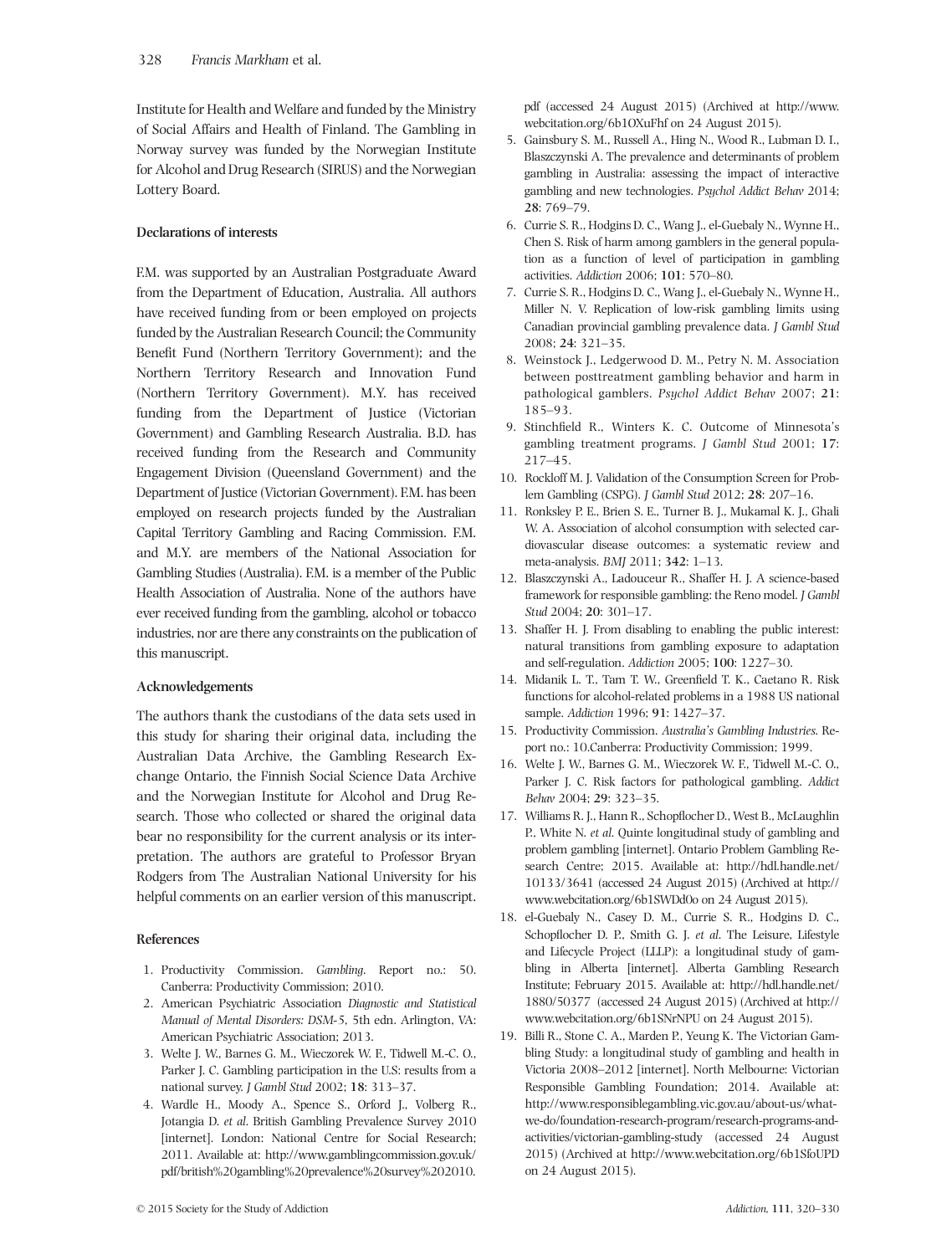- 20. Gerstein D., Volberg R. A., Murphy S., Toce M. Gambling Impact and Behavior Study: Report to the National Gambling Impact Study Commission. Chicago: National Opinion and Research Centre, the University of Chicago; 1999.
- 21. Wood R. T., Williams R. J. How Much Money Do You Spend on Gambling? The comparative validity of question wordings used to assess gambling expenditure. Int J Soc Res Methodol 2007; 10: 63–77.
- 22. Williams R. J., Volberg R. A., Stevens R. M. G. The population prevalence of problem gambling: methodological influences, standardized rates, jurisdictional differences, and worldwide trends [internet]. Ontario Problem Gambling Research Centre; 2012 May. Available at: [http://www.uleth.ca/dspace/handle/](http://www.uleth.ca/dspace/handle/10133/3068) [10133/3068](http://www.uleth.ca/dspace/handle/10133/3068) (accessed 21 March 2013) (Archived at [http://](http://www.webcitation.org/6OK7CeYsW) [www.webcitation.org/6OK7CeYsW](http://www.webcitation.org/6OK7CeYsW) on 24 March 2014).
- 23. The World Bank. World Development Indicators [internet]. 2015. Available at: [http://data.worldbank.org/data-catalog/](http://data.worldbank.org/data-catalog/world-development-indicators) [world-development-indicators](http://data.worldbank.org/data-catalog/world-development-indicators) (accessed 24 August 2015).
- 24. Lattimore R., Phillips R. Gambling Inquiry Survey, 1999 [computer file]. Canberra: Australian Data Archive, The Australian National University; 2000.
- 25. Lesieur H. R., Blume S. B. The South Oaks gambling screen (SOGS): a new instrument for the identification of problem gamblers. Am J Psychiatry 1987; 144: 1184–8.
- 26. Ferris J., Wynne H., Single E. The Canadian Problem Gambling Index 2000 [Canada]: Canadian National Validation Survey [computer file][internet]. Gambling Research Exchange Ontario (distributor). Available at: [http://hdl.handle.](http://hdl.handle.net/10864/10724) [net/10864/10724](http://hdl.handle.net/10864/10724) UNF:5:P3hj0yVXmrUpfopfFjZYDw== (accessed 25 April 2015).
- 27. Ferris J., Wynne H. The Canadian Problem Gambling Index: User Manual [internet]. Ottawa: Canadian Centre on Substance Abuse; January 2001. Available at: [http://www.ccsa.](http://www.ccsa.ca/2003%20and%20earlier%20CCSA%20Documents/ccsa-009381-2001.pdf) [ca/2003%20and%20earlier%20CCSA%20Documents/ccsa-](http://www.ccsa.ca/2003%20and%20earlier%20CCSA%20Documents/ccsa-009381-2001.pdf)[009381-2001.pdf](http://www.ccsa.ca/2003%20and%20earlier%20CCSA%20Documents/ccsa-009381-2001.pdf) (Archived at [http://www.webcitation.org/](http://www.webcitation.org/67tGlKq7P) [67tGlKq7P](http://www.webcitation.org/67tGlKq7P) on 24 August 2015).
- 28. Ferris J., Wynne H. The Canadian Problem Gambling Index: Final Report [internet]. Canadian Centre on Substance Abuse; 2001. Available at: [http://www.cclat.ca/](http://www.cclat.ca/2003%20and%20earlier%20CCSA%20Documents/ccsa-008805-2001.pdf) [2003%20and%20earlier%20CCSA%20Documents/ccsa-](http://www.cclat.ca/2003%20and%20earlier%20CCSA%20Documents/ccsa-008805-2001.pdf)[008805-2001.pdf](http://www.cclat.ca/2003%20and%20earlier%20CCSA%20Documents/ccsa-008805-2001.pdf) (Archived at [http://www.webcitation.](http://www.webcitation.org/66rzvX4ZE) [org/66rzvX4ZE](http://www.webcitation.org/66rzvX4ZE) on 12 April 2012).
- 29. National Institute for Health and Welfare. Gambling Survey 2011 [computer file]. FSD2722, version 2.0. Helsinki: Finnish Social Science Data Archive; 2013.
- 30. Castrén S., Basnet S., Salonen A. H., Pankakoski M., Ronkainen J.-E., Alho H., et al. Factors associated with disordered gambling in Finland. Subst Abuse Treat Prev Policy 2013; 8: 24.
- 31. Lund I. Gambling and problem gambling in Norway: what part does the gambling machine play? Addict Res Theory 2006; 14: 475–91.
- 32. Cleveland W., Grosse E., Shyu W. Local regression models. In: Chambers J., Hastie T., editors. Statistical Models in S. Pacific Grove, California:Wadsworth & Brooks/Cole; 1992, pp. 309–76.
- 33. Hurvich C. M., Simonoff J. S., Tsai C.-L. Smoothing parameter selection in nonparametric regression using an improved Akaike information criterion. JR Stat Soc Ser B Stat Methodol 1998; 60: 271–93.
- 34. Williams R. J., Volberg R. A. The classification accuracy of four problem gambling assessment instruments in population research. Int Gambl Stud 2013; 14: 15–28.
- 35. R Core Team. R: a language and environment for statistical computing [internet]. Vienna, Austria: R Foundation for

Statistical Computing; 2015. Available at: [http://www.R-pro](http://www.R-project.org)[ject.org](http://www.R-project.org) (accessed 1 May 2015).

- 36. Canty A., Ripley B. D. boot: Bootstrap R (S-Plus) Functions. 2015. Available at: [https://cran.r-project.org/web/packages/](https://cran.r-project.org/web/packages/boot/) [boot/](https://cran.r-project.org/web/packages/boot/) (accessed 1 May 2015).
- 37. Bates D., Machler M., Bolker B., Walker S. Fitting linear mixed-effects models using lme4. arXiv [internet]. 2014; 1406.5823. Available at:<http://arxiv.org/abs/1406.5823> (accessed 25 August 2015).
- 38. Abbott M. Do EGMs and problem gambling go together like a horse and carriage? Gambl Res 2006; 18: 7-38.
- 39. Abbott M., Stone C. A., Billi R., Yeung K. Gambling and problem gambling in Victoria, Australia: changes over 5 years. J Gambl Stud 2015; 21: 1–32.

## Supporting information

Additional supporting information may be found in the online version of this article at the publisher's web-site:

Figure S1 Bootstrapped risk curves for total gambling losses versus problem gambling risk.

Figure S2 Bootstrapped risk curves for gambling losses versus problem gambling risk.

Figure S3 Risk curves for total gambling losses versus problem gambling risk.

Figure S4 Risk curves for gambling losses versus problem gambling risk for five gambling activities.

Figure S5 The gambling-related harm – gambling expenditure curve in a simulated population of gamblers where those with  $PGSI = 8$  account for  $42\%$  of gambling losses.

Table S1 Multiple linear regression estimates of player loss – problem gambling risk curves by gambling activity, estimated using population weights.

Table S2 Characteristics of the simulated population of gamblers.

Table S3 Bivariate quadratic linear regression estimates of player loss – problem gambling risk curves in simulation.

Table S4 Missing data sensitivity analysis for Australia, total losses.

Table S5 Missing data sensitivity analysis for Australia, EGM losses.

Table S6 Missing data sensitivity analysis for Australia, lottery losses.

Table S7 Missing data sensitivity analysis for Australia, racing losses.

Table S8 Missing data sensitivity analysis for Australia, sports betting losses.

Table S9 Missing data sensitivity analysis for Australia, table game losses.

Table S10 Missing data sensitivity analysis for Finland, total gambling losses.

Table S11 Missing data sensitivity analysis for Finland, EGM losses.

Table S12 Missing data sensitivity analysis for Finland, lotteries losses.